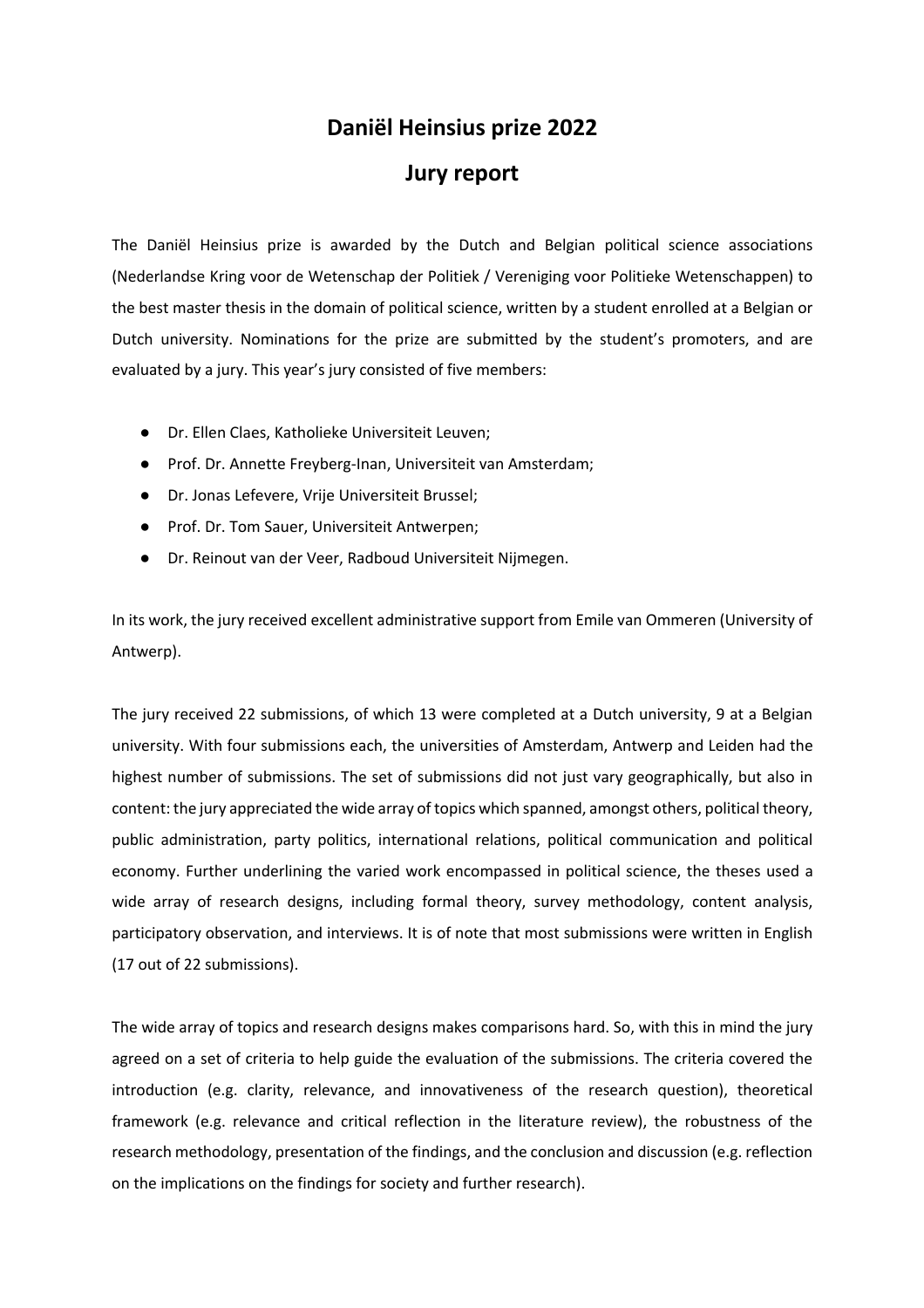Still, given the high level of quality of the submissions, selecting three theses to feature on the shortlist was no easy task. As seems to be a recurring theme in these jury reports, the jury wants to emphasize that many of the theses that did not make the selection were of very high quality. In the end, the following three theses were selected (listed in alphabetical order of the students' last names):

- Danai Petropoulou, *"How it's Made: Cracking the Black-Box of Green Policy"* (Universiteit Maastricht, promotor: Elissaveta Radulova);
- Zinaïda Sluijs, *"A Feminist or a Maternalistic Ethics of Care? Strategies for equality and persisting asymmetries between volunteers and forced migrants in transit zones in Brussels and Dunkirk."* (Universiteit Gent, promotor: Robin Vandevoordt);
- Thomas Van Damme, *"Global Trends in Fact-Checking. A Data-Driven Analysis of ClaimReview"* (Universiteit Antwerpen, promotor: Peter Van Aelst).

Below, we briefly outline the topic and key strengths that drove the jury to select each of these for inclusion on the shortlist.

## **Danai Petropoulou**

The thesis of Danai Petropoulou investigates the role of soft law in EU environmental regulation. Soft law refers to non-binding instruments (such as rules of conduct) that nonetheless impact regulation. Yet, their development is inherently removed from the traditional decision-making processes, which raises concerns regarding their legitimacy. The jury considered this an excellent thesis: Petropoulou convincingly argues the relevance of her topic for society at large and the literature, and her literature review is impressive in its breadth and clarity. Despite the complexity of the topic, the thesis is well structured and easy to read. Moreover, the thesis has an impressive empirical design, covering a detailed analysis of throughput legitimacy of three Directives. In all, the thesis of Petropoulou covers an important topic and she demonstrates mastery of academic skills, which culminates in a strong contender for the thesis prize.

## **Zinaïda Sluijs**

In her thesis, Zinaïda Sluijs sets out to investigate power imbalances in the work of civil initiatives to support migrants. The EU has struggled with the reception of migrants, and such civil initiatives thus constitute an important solidarity mechanism that helps support migrants. Drawing on volunteer experience, Sluijs sets out to investigate the power asymmetries between forced migrants and